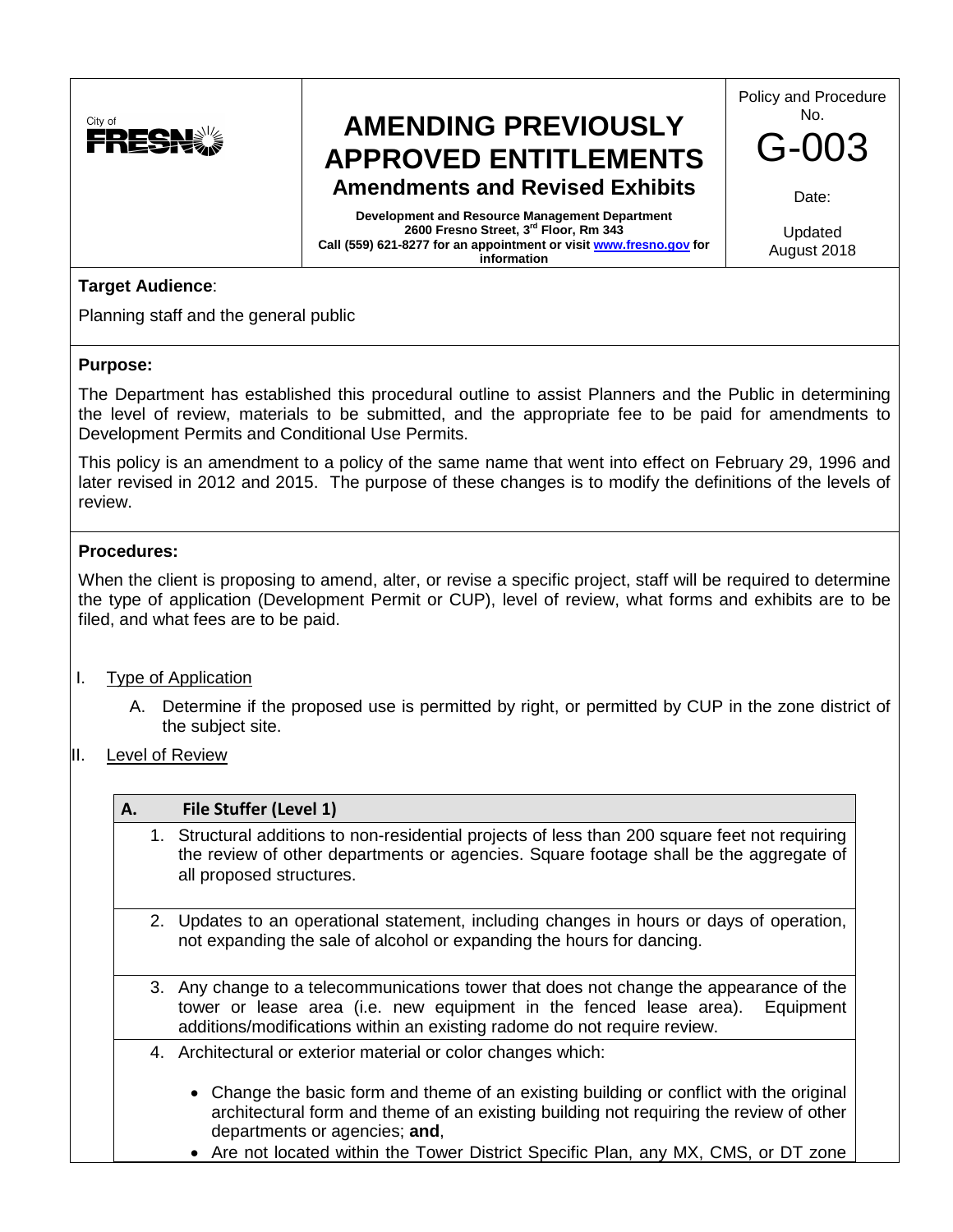district, or within a Neighborhood Revitalization Overlay.

- 5. Architectural changes which **do not** change the basic form and theme of an existing building not requiring the review of other departments or agencies.
- 6. Exterior material or color changes which **do not** conflict with the original architectural form and theme of an existing building not requiring the review of other departments or agencies.
- 7. Landscape modifications which **do not** alter the general concept or reduce the effective amount of landscaping not requiring the review of other departments or agencies.
- 8. Structural additions or alterations to existing residential project that add no additional units.

#### **B. Minor Revised Exhibit (Level 1)**

- 1. Structural additions to non-residential projects of equal to or greater than 200 square feet and less than 1,000 square feet. Square footage shall be the aggregate of all proposed structures.
- 2. Landscape modifications which alter the general concept or reduce the effective amount of landscaping not requiring the review of other departments or agencies.
- 3. Any modification to a telecommunications facility that does not constitute a substantial change as defined by the FCC Wireless Infrastructure Report and Order, dated October 21, 2014.
- 4. Large family daycare home. This is related to the fee only. CUP findings and noticing to property owners within 100 feet is still required. Reference Development Code Requirements.
- 5. Changes to parking and circulation configurations, including minor ADA upgrades, which do not change the basic parking areas or circulation concept or reduce the number of required parking spaces by more than one parking space not requiring the review of other departments or agencies.
- 6. Structural additions or alterations to existing residential projects that add four or less units.
- 7. Construction of fences, walls, and screens on non-residential property.
- 8. Any addition of solar covered parking structures less than or equal to 1,000 square feet not requiring the review of other departments or agencies.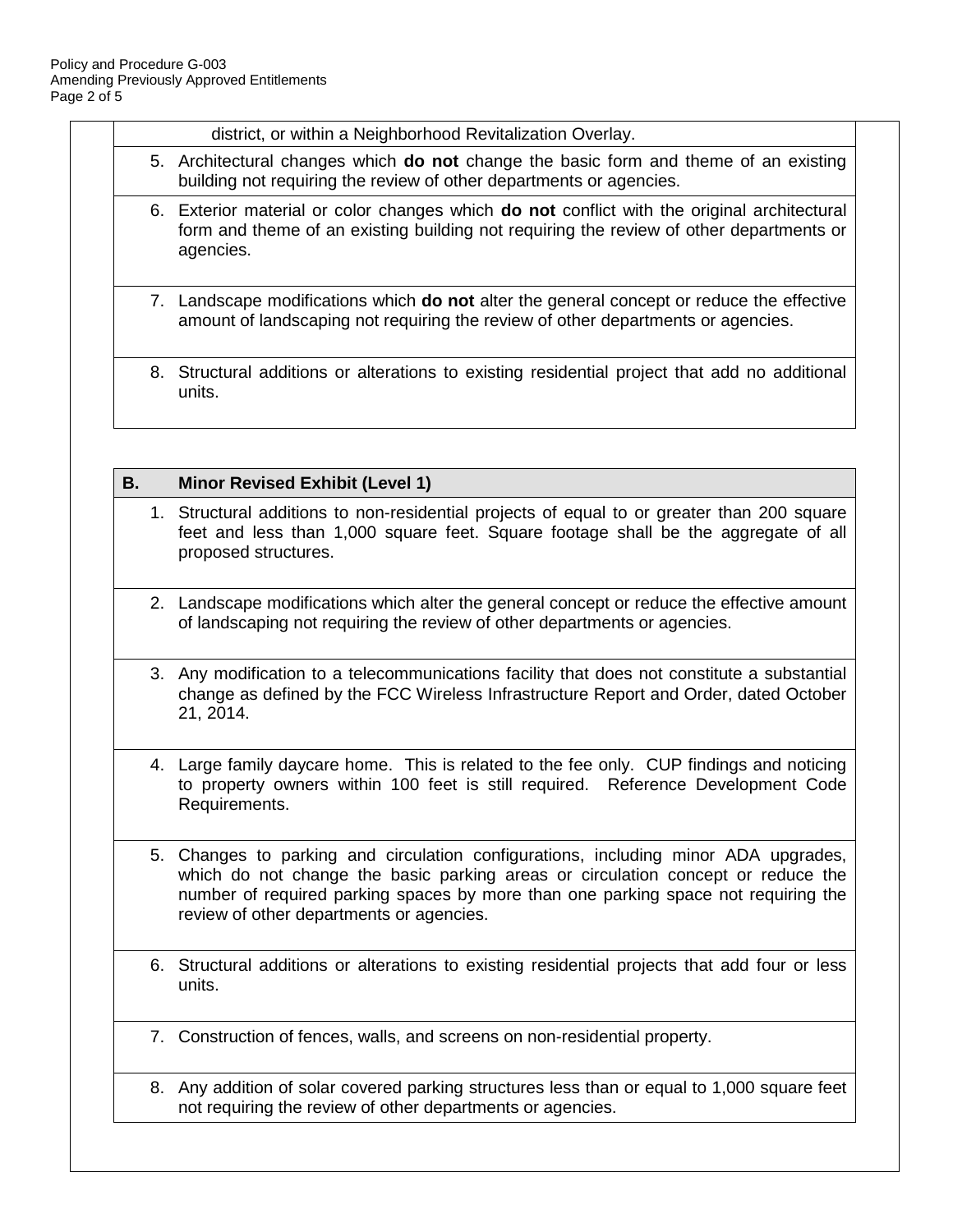| C. | <b>Major Revised Exhibit (Level 2)</b>                                                                                                                                                                                                                                                                                                                                                                                                                                                                                                                                             |  |
|----|------------------------------------------------------------------------------------------------------------------------------------------------------------------------------------------------------------------------------------------------------------------------------------------------------------------------------------------------------------------------------------------------------------------------------------------------------------------------------------------------------------------------------------------------------------------------------------|--|
| 1. | Structural additions to non-residential projects of equal to or greater than 1,000 square<br>feet and less than 2,500 square feet. Square footage shall be the aggregate of all<br>proposed structures.                                                                                                                                                                                                                                                                                                                                                                            |  |
| 2. | Changes to parking and circulation configurations which change the basic parking areas<br>or circulation concept or reduce the number of required parking spaces requiring the<br>review of other departments or agencies.                                                                                                                                                                                                                                                                                                                                                         |  |
| 3. | Landscape modifications which alter the general concept or reduce the effective amount<br>of landscaping requiring the review of other departments or agencies.                                                                                                                                                                                                                                                                                                                                                                                                                    |  |
| 4. | Changes to building configurations or layouts requiring the review of other departments<br>or agencies.                                                                                                                                                                                                                                                                                                                                                                                                                                                                            |  |
| 5. | Architectural or exterior material or color changes which:<br>Change the basic form and theme of an existing building or conflict with the<br>original architectural form and theme of an existing building requiring the review<br>of other departments or agencies; or,<br>Are located within the Tower District Specific Plan or the Lowell Neighborhood.                                                                                                                                                                                                                       |  |
| 6. | Permanent outdoor display and sales.                                                                                                                                                                                                                                                                                                                                                                                                                                                                                                                                               |  |
| 7. | New construction or expansion of existing parking lots that add 10 or more and less than<br>50 parking spaces on an existing site.                                                                                                                                                                                                                                                                                                                                                                                                                                                 |  |
| 8. | Any addition of solar covered parking structures greater than 1,000 square feet requiring<br>the review of other departments or agencies.                                                                                                                                                                                                                                                                                                                                                                                                                                          |  |
| 9. | Structural additions or alterations to existing residential projects that add more than four<br>and less than or equal to seven units.                                                                                                                                                                                                                                                                                                                                                                                                                                             |  |
|    | 10. Any project that requires routing to other departments or agencies for review, regardless<br>of the size and scope of the project. (Note: If only minimal Traffic review is required, an<br>over-the-counter review with Traffic can be requested by the applicant (they must go<br>directly to the PW counter and talk to Traffic) prior to application to planning, which<br>would NOT be considered routing to other departments for review for purposes of<br>applying this threshold. Traffic must agree and a Level 1 fee can be charged on a minor<br>revised exhibit.) |  |
| D. | <b>Amendment (Level 3)</b>                                                                                                                                                                                                                                                                                                                                                                                                                                                                                                                                                         |  |
| 1  | Structural additions to non-residential projects of equal to or greater than 2.500 square                                                                                                                                                                                                                                                                                                                                                                                                                                                                                          |  |

1. Structural additions to non-residential projects of equal to or greater than 2,500 square feet or 20%, whichever is less, and less than 10,000 square feet. Square footage shall be the aggregate of all proposed structures.

2. Any substantial change to the physical dimensions of an existing wireless tower or base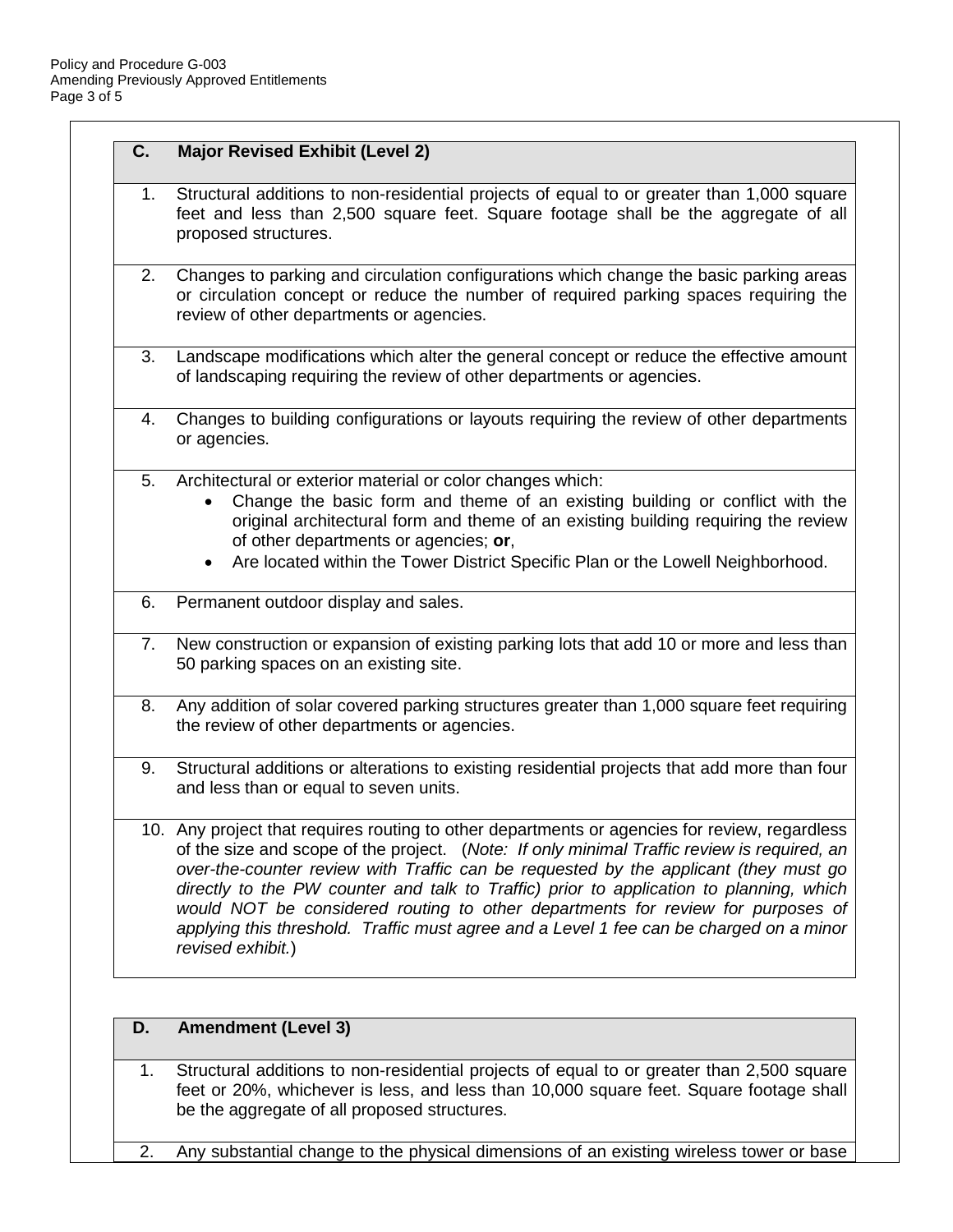station as defined by the FCC Wireless Infrastructure Report and Order date October 21, 2014 (that requires noticing).

- 3. Changes resulting in additional environmental impacts not previously assessed.
- 4. Addition of a drive-through facility to an existing or previously approved building.
- 5. Upgrade or expansion of an alcohol permit. This includes updates to an operational statement that expands the hours or days of operation for the sale of alcohol.
- 6. New construction or expansion of existing parking lots that add 50 parking spaces or more on any existing site.
- 7. Structural additions or alterations to existing residential projects that add more than seven units and less than either 50 percent of the existing number of units or 50 additional units, whichever is less.
- **E. Projects that do not fit the criteria above will be considered full development permits (DPs) or conditional use permits (CUPs). Examples include the following:**

|  |  | <b>Full Review (Level 3)</b> |
|--|--|------------------------------|
|--|--|------------------------------|

- 1. New use on vacant/undeveloped land
- 2. Construction of a new building on undeveloped land or parcel
- 3. Expansion of a building or use encompassing a land area not included in the previously approved entitlement.
- 4. Establishment of a new conditional use.
- 5. Establishment of a by-right use identified as a special use in Article 27, occurring primarily outdoors (standalone Commercial Truck Storage, outdoor storage, construction and material storage yards).
- 6. Expansion of a conditional use with no previously approved Conditional Use Permit on record.
- 7. Structural additions to non-residential projects equal to or greater than 10,000 square feet. Square footage shall be the aggregate of all proposed structures.
- 8. Structural additions to existing residential projects that add more than either 50 percent of the existing number of units or 50 additional units, whichever is less. The number of units shall be the aggregate of all additional units proposed.

#### **References:**

Fresno Municipal Code